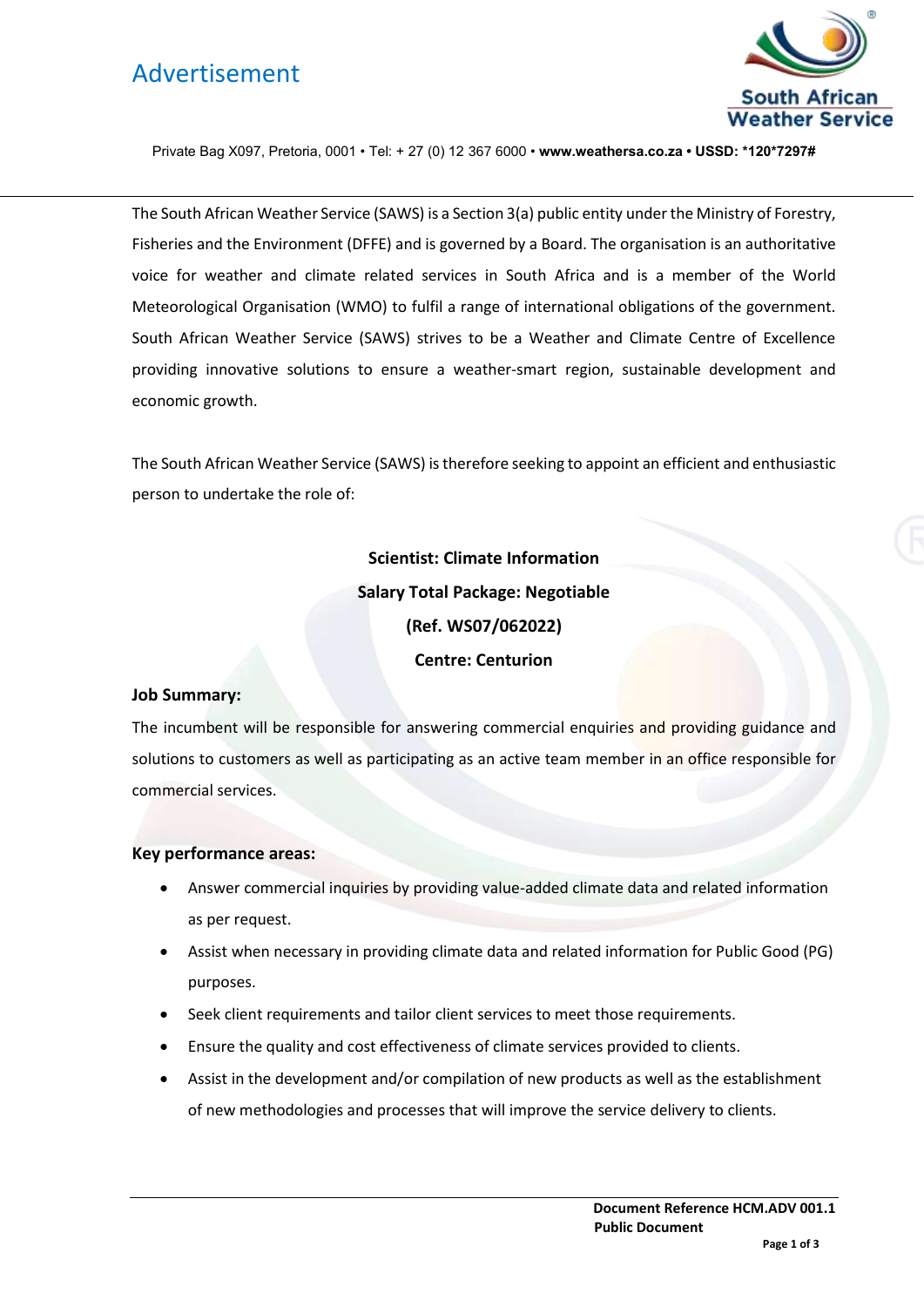# Advertisement



Private Bag X097, Pretoria, 0001 • Tel: + 27 (0) 12 367 6000 • **www.weathersa.co.za • USSD: \*120\*7297#**

- Apply the processes and/or procedures to deliver a product or service to both commercial and PG clients for value-added climate data and related information.
- Assist in maintaining the documentation related to processes and procedures within Climate Information for inclusion and use within the Total Quality Management (TQM) System.
- Continue self-development and keep current with new developments in the field of Meteorology and Climatology, including but not limited to publishing weather- and climaterelated articles.

### **Minimum Requirements and Attributes:**

- An appropriate 4-year degree in Atmospheric Sciences or Meteorology (or an equivalent or higher qualification).
- Knowledge of statistics, GIS (preferably ArcGIS 10) and basic report-writing (Crystal Reports, Access or other) will be an added advantage and strong recommendation.
- Excellent written and verbal communication skills.
- Good customer relations.
- Ability to pay attention to detail.
- Ability to cope with several projects at any one time.

### **Please Note:**

**Enquiries for the above-mentioned positions must be directed to: Ms Thembisa Bixa, at Tel. (012) 367 6208.** 

**Register as user on our website using this link:<https://www.weathersa.co.za/home/vacancies> to apply for the above position and upload your (Comprehensive CV with certified copies of qualifications).** 

#### **No CVs from recruitment agencies will be considered**

Correspondence will be limited to short listed candidates only. Candidates who have not been contacted within 14 days after the closing date of this advertisement, please accept that your